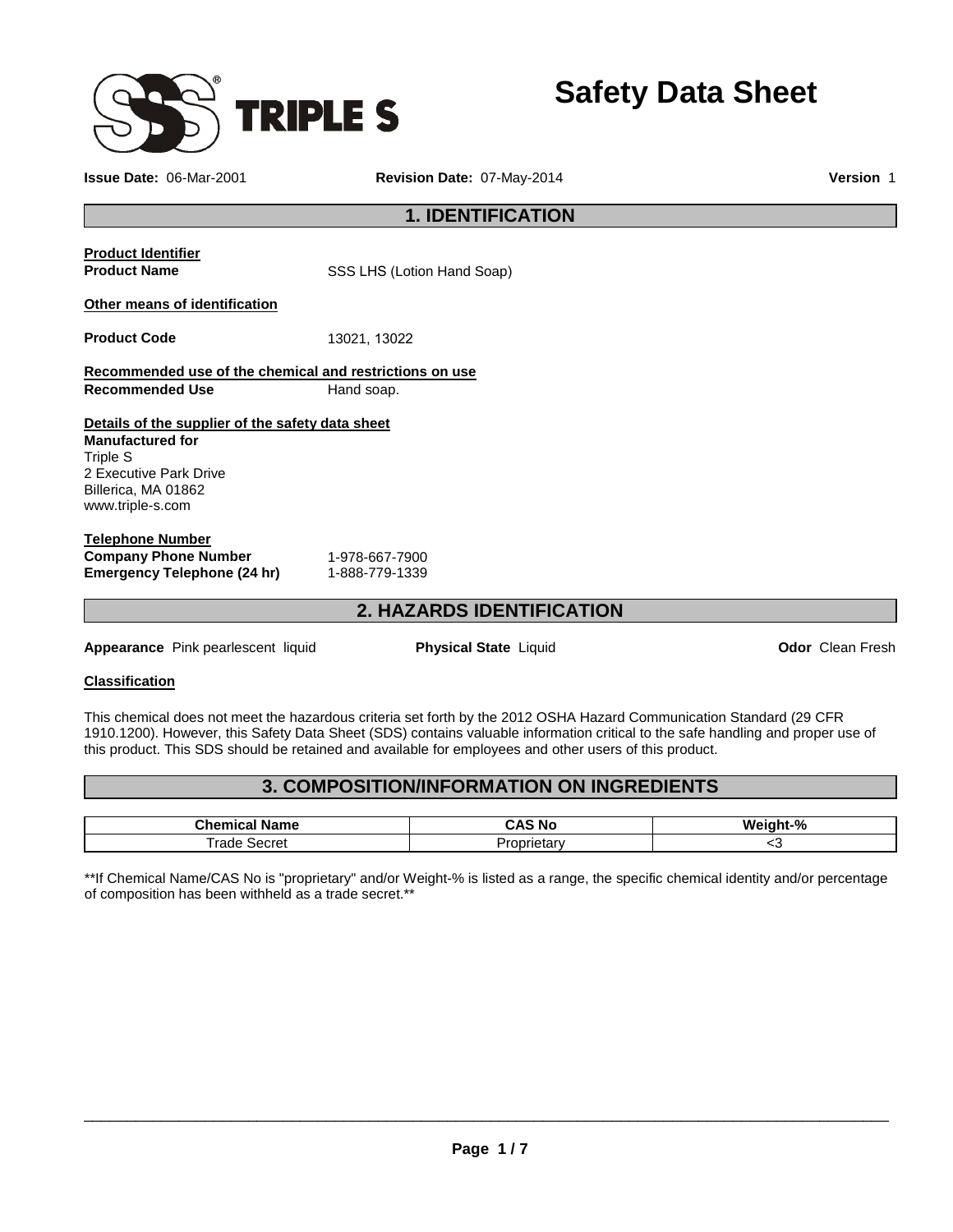# **4. FIRST-AID MEASURES**

\_\_\_\_\_\_\_\_\_\_\_\_\_\_\_\_\_\_\_\_\_\_\_\_\_\_\_\_\_\_\_\_\_\_\_\_\_\_\_\_\_\_\_\_\_\_\_\_\_\_\_\_\_\_\_\_\_\_\_\_\_\_\_\_\_\_\_\_\_\_\_\_\_\_\_\_\_\_\_\_\_\_\_\_\_\_\_\_\_\_\_\_\_

| <b>First Aid Measures</b>                  |                                                                                                                                                       |
|--------------------------------------------|-------------------------------------------------------------------------------------------------------------------------------------------------------|
| <b>Eve Contact</b>                         | Rinse immediately with plenty of water, also under the eyelids, for at least 15 minutes. If<br>eye irritation persists: Get medical advice/attention. |
| <b>Skin Contact</b>                        | None under normal use conditions.                                                                                                                     |
| <b>Inhalation</b>                          | None under normal use conditions.                                                                                                                     |
| Ingestion                                  | Give large quantities of water. Do not induce vomiting. Get medical attention.                                                                        |
| <b>Most important symptoms and effects</b> |                                                                                                                                                       |
| <b>Symptoms</b>                            | Eye contact may be slightly irritating.                                                                                                               |
|                                            | Indication of any immediate medical attention and special treatment needed                                                                            |
| <b>Notes to Physician</b>                  | Treat symptomatically.                                                                                                                                |
|                                            | <b>5. FIRE-FIGHTING MEASURES</b>                                                                                                                      |

#### **Suitable Extinguishing Media**

Use extinguishing measures that are appropriate to local circumstances and the surrounding environment.

#### **Unsuitable Extinguishing Media** Not determined.

#### **Specific Hazards Arising from the Chemical**

None known.

#### **Protective equipment and precautions for firefighters**

As in any fire, wear self-contained breathing apparatus pressure-demand, MSHA/NIOSH (approved or equivalent) and full protective gear.

# **6. ACCIDENTAL RELEASE MEASURES**

### **Personal precautions, protective equipment and emergency procedures**

**Personal Precautions Use personal protective equipment as required.** 

## **Methods and material for containment and cleaning up**

| <b>Methods for Containment</b> | Prevent further leakage or spillage if safe to do so.                                                         |
|--------------------------------|---------------------------------------------------------------------------------------------------------------|
| <b>Methods for Clean-Up</b>    | Flood area with water and then mop up. Dispose of in accordance with federal, state and<br>local regulations. |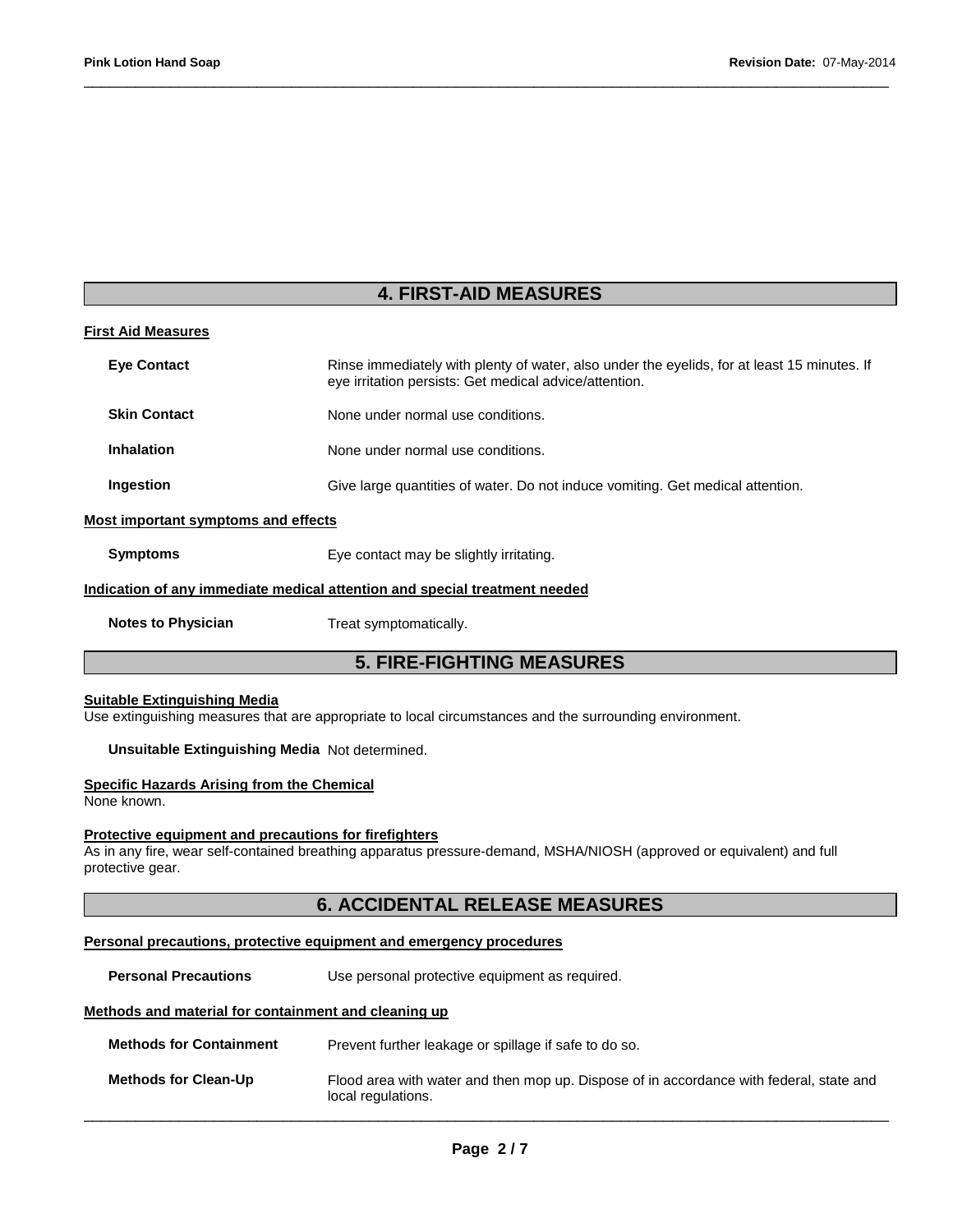# **7. HANDLING AND STORAGE**

\_\_\_\_\_\_\_\_\_\_\_\_\_\_\_\_\_\_\_\_\_\_\_\_\_\_\_\_\_\_\_\_\_\_\_\_\_\_\_\_\_\_\_\_\_\_\_\_\_\_\_\_\_\_\_\_\_\_\_\_\_\_\_\_\_\_\_\_\_\_\_\_\_\_\_\_\_\_\_\_\_\_\_\_\_\_\_\_\_\_\_\_\_

#### **Precautions for safe handling**

**Advice on Safe Handling** Handle in accordance with good industrial hygiene and safety practice. Do not destroy or deface the label.

#### **Conditions for safe storage, including any incompatibilities**

**Storage Conditions** Keep containers tightly closed in a dry, cool and well-ventilated place. Store containers upright. **Incompatible Materials** None known based on information supplied.

# **8. EXPOSURE CONTROLS/PERSONAL PROTECTION**

#### **Exposure Guidelines**

| <b>Chemical Name</b>     | <b>ACGIH</b><br>TLV                  | <b>OSHA PEL</b>                              | <b>NIOSH IDLH</b>     |
|--------------------------|--------------------------------------|----------------------------------------------|-----------------------|
| <sup>r</sup> rade Secret | $STEL: 20$ ma/m <sup>3</sup><br>fume | TWA: 10 $ma/m3$<br>(vacated)<br>fume         | TWA: 10 mg/m<br>fume  |
|                          | TWA: 10 mg/m<br>fume                 | (vacated) STEL: 20 mg/m <sup>3</sup><br>fume | STEL: 20 mg/m<br>fume |

#### **Appropriate engineering controls**

**Engineering Controls None under normal use conditions.** 

#### **Individual protection measures, such as personal protective equipment**

**Eye/Face Protection** Avoid contact with eyes.

**Skin and Body Protection No protective equipment is needed under normal use conditions.** 

**Respiratory Protection Ensure adequate ventilation, especially in confined areas.** 

**General Hygiene Considerations** Handle in accordance with good industrial hygiene and safety practice.

## **9. PHYSICAL AND CHEMICAL PROPERTIES**

## **Information on basic physical and chemical properties**

| <b>Physical State</b><br>Appearance<br>Color                 | Liauid<br>Pink pearlescent viscous liquid<br>Pink pearlescent | Odor<br><b>Odor Threshold</b> | Clean Fresh<br>Not determined |
|--------------------------------------------------------------|---------------------------------------------------------------|-------------------------------|-------------------------------|
| <b>Property</b><br>рH<br><b>Melting Point/Freezing Point</b> | <b>Values</b><br>7.0<br>Not available                         | Remarks • Method              |                               |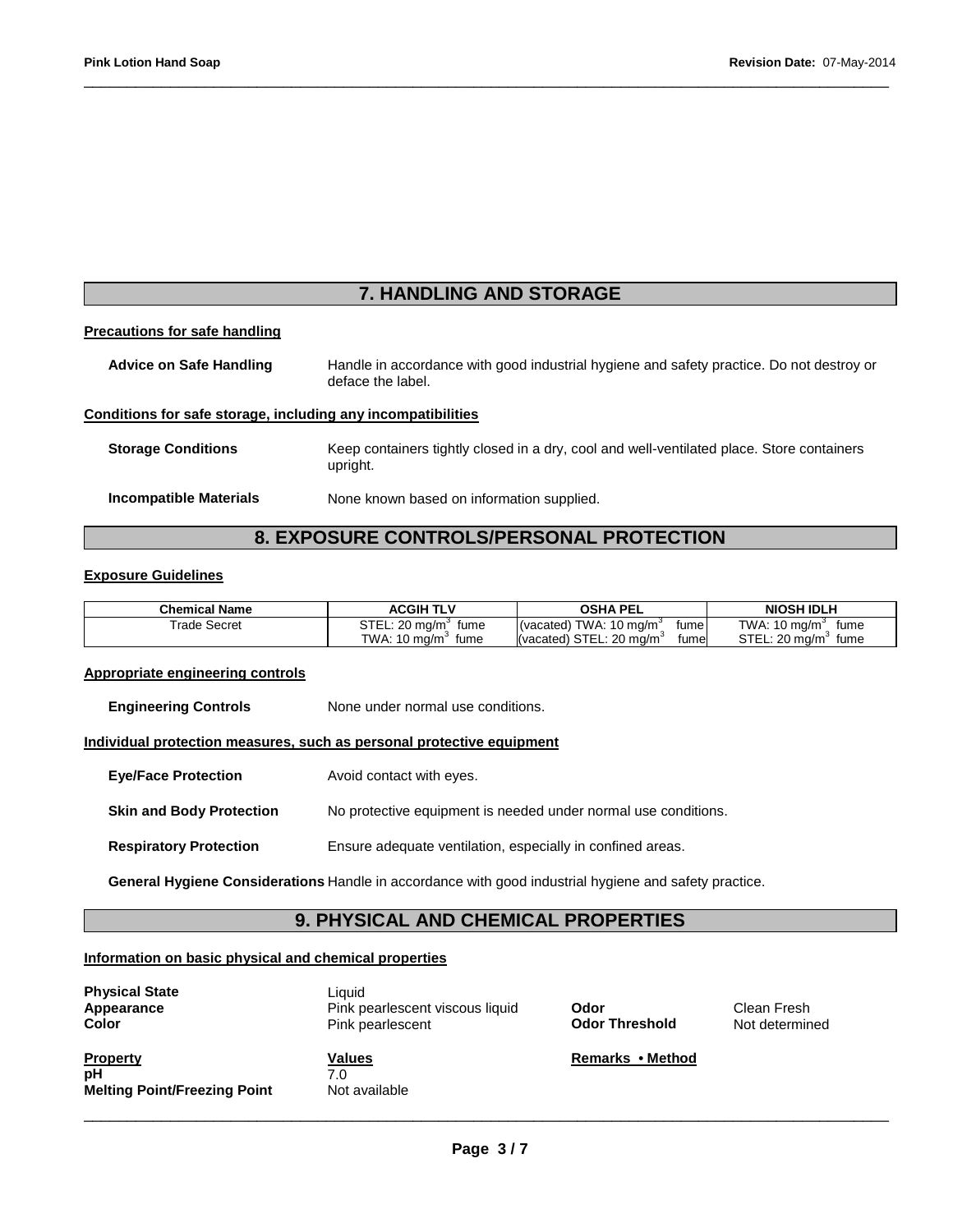| <b>Boiling Point/Boiling Range</b> | Not determined       |                  |  |
|------------------------------------|----------------------|------------------|--|
| <b>Flash Point</b>                 | None (will not burn) |                  |  |
| <b>Evaporation Rate</b>            | Not determined       |                  |  |
| <b>Flammability (Solid, Gas)</b>   | n/a-liquid           |                  |  |
| <b>Upper Flammability Limits</b>   | Not determined       |                  |  |
| <b>Lower Flammability Limit</b>    | Not determined       |                  |  |
| <b>Vapor Pressure</b>              | Not available        |                  |  |
| <b>Vapor Density</b>               | Not determined       |                  |  |
| <b>Specific Gravity</b>            | 1.021                | (1=Water)        |  |
| <b>Water Solubility</b>            | Completely soluble   |                  |  |
| <b>Property</b>                    | Values               | Remarks • Method |  |
| Solubility in other solvents       | Not determined       |                  |  |
| <b>Partition Coefficient</b>       | Not determined       |                  |  |
| <b>Auto-ignition Temperature</b>   | Not determined       |                  |  |
| <b>Decomposition Temperature</b>   | Not determined       |                  |  |

# **10. STABILITY AND REACTIVITY**

### **Reactivity**

Not reactive under normal conditions.

#### **Chemical Stability**

**Oxidizing Properties** 

Stable under recommended storage conditions.

**Kinematic Viscosity Not determined Dynamic Viscosity Not determined Explosive Properties Not determined**<br> **Oxidizing Properties Not determined** 

#### **Possibility of Hazardous Reactions**

None under normal processing.

### **Conditions to Avoid**

None known.

#### **Incompatible Materials**

None known based on information supplied.

### **Hazardous Decomposition Products**

None known based on information supplied.

# **11. TOXICOLOGICAL INFORMATION**

#### **Information on likely routes of exposure**

| <b>Product Information</b>   |                                                           |             |                                                                                            |
|------------------------------|-----------------------------------------------------------|-------------|--------------------------------------------------------------------------------------------|
| <b>Eve Contact</b>           | Avoid contact with eyes.                                  |             |                                                                                            |
| <b>Skin Contact</b>          | Not expected to be a skin irritant during prescribed use. |             |                                                                                            |
| Inhalation                   | hazard.                                                   |             | Under normal conditions of intended use, this material is not expected to be an inhalation |
| Ingestion                    | Do not taste or swallow.                                  |             |                                                                                            |
| <b>Component Information</b> |                                                           |             |                                                                                            |
| <b>Chemical Name</b>         | Oral LD50                                                 | Dermal LD50 | <b>Inhalation LC50</b>                                                                     |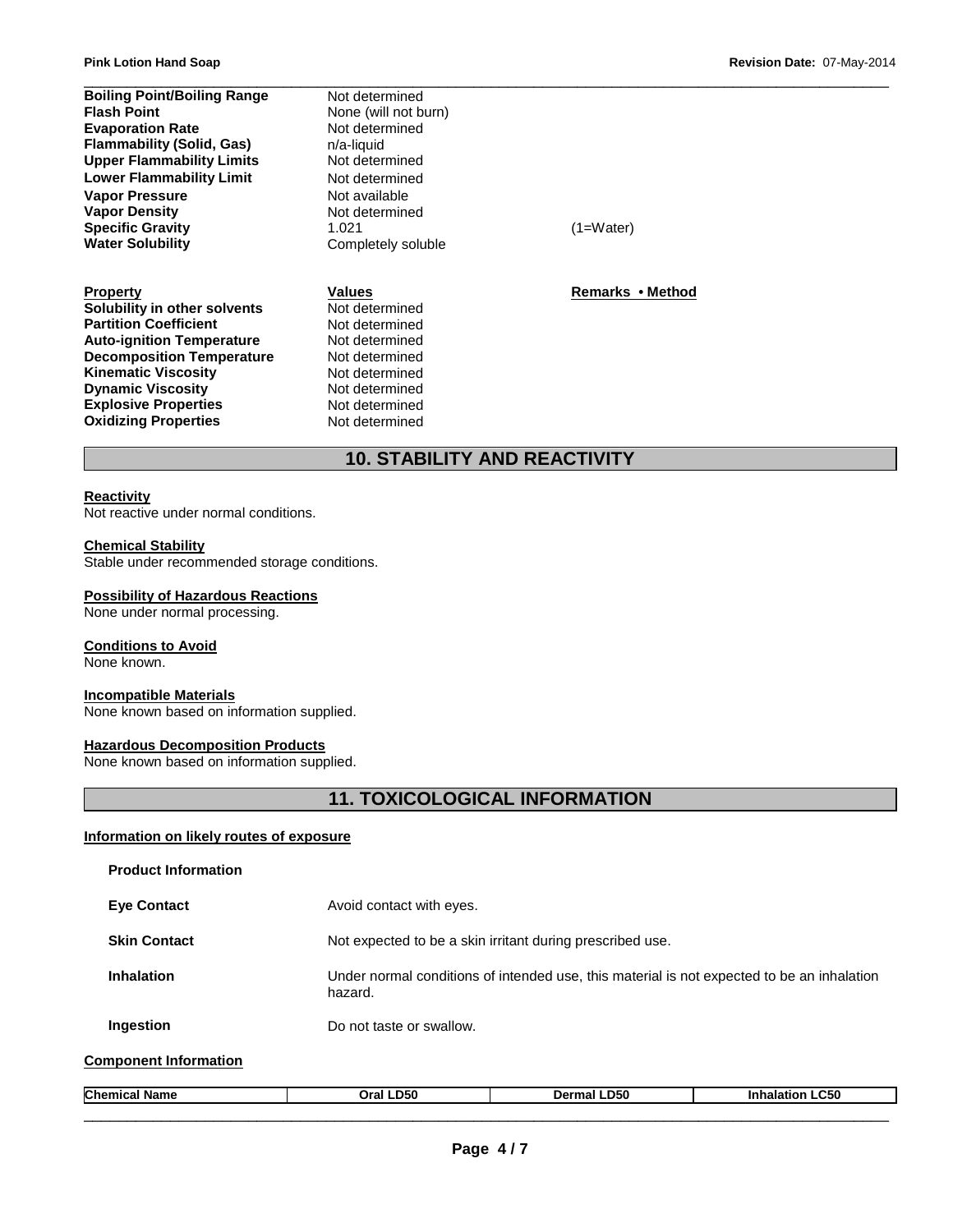| <b>Trade Secret</b> | $= 1600$ mg/kg (Rat) | - |
|---------------------|----------------------|---|
| <b>Trade Secret</b> | $= 1410$ mg/kg (Rat) | - |
| <b>Trade Secret</b> | $>$ 5 g/kg (Rat)     |   |
| <b>Trade Secret</b> | $= 2$ g/kg (Rat)     |   |

### **Information on physical, chemical and toxicological effects**

**Symptoms** Please see section 4 of this SDS for symptoms.

### **Delayed and immediate effects as well as chronic effects from short and long-term exposure**

**Carcinogenicity** This product does not contain any carcinogens or potential carcinogens as listed by OSHA, IARC or NTP.

### **Numerical measures of toxicity**

Not determined

# **12. ECOLOGICAL INFORMATION**

## **Ecotoxicity**

An environmental hazard cannot be excluded in the event of unprofessional handling or disposal.

| <b>Chemical Name</b> | Algae/aguatic plants | Fish                                                                                        | <b>Toxicity to</b><br>microorganisms | <b>Crustacea</b>                     |
|----------------------|----------------------|---------------------------------------------------------------------------------------------|--------------------------------------|--------------------------------------|
| Trade Secret         |                      | 725: 24 h Lepomis<br>macrochirus mg/L LC50 209:<br>96 h Cyprinus carpio mg/L<br>LC50 static |                                      | 202: 24 h Daphnia magna<br>mg/L LC50 |

### **Persistence/Degradability**

Not determined.

# **Bioaccumulation**

Not determined.

# **Mobility**

Not determined

## **Other Adverse Effects**

Not determined

# **13. DISPOSAL CONSIDERATIONS**

## **Waste Treatment Methods**

| <b>Disposal of Wastes</b>                                                                                                               | Disposal should be in accordance with applicable regional, national and local laws and<br>regulations. |
|-----------------------------------------------------------------------------------------------------------------------------------------|--------------------------------------------------------------------------------------------------------|
| <b>Contaminated Packaging</b><br>Disposal should be in accordance with applicable regional, national and local laws and<br>regulations. |                                                                                                        |
|                                                                                                                                         | <b>14. TRANSPORT INFORMATION</b>                                                                       |
| <b>DOT</b>                                                                                                                              | Not regulated                                                                                          |
| <b>IATA</b>                                                                                                                             | Not regulated                                                                                          |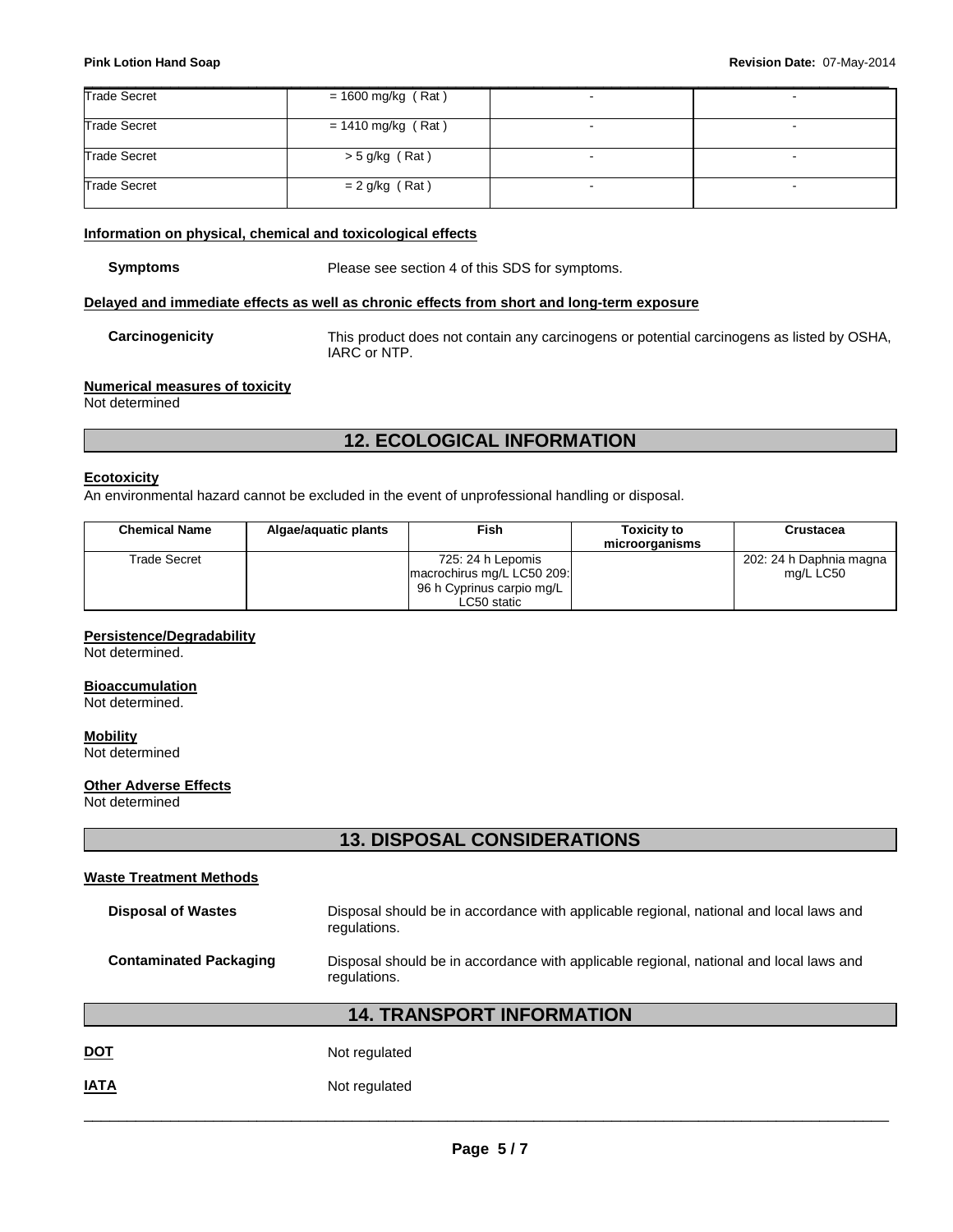**IMDG** Not regulated

# **15. REGULATORY INFORMATION**

\_\_\_\_\_\_\_\_\_\_\_\_\_\_\_\_\_\_\_\_\_\_\_\_\_\_\_\_\_\_\_\_\_\_\_\_\_\_\_\_\_\_\_\_\_\_\_\_\_\_\_\_\_\_\_\_\_\_\_\_\_\_\_\_\_\_\_\_\_\_\_\_\_\_\_\_\_\_\_\_\_\_\_\_\_\_\_\_\_\_\_\_\_

#### **International Inventories**

**Legend:** 

**TSCA** Listed

**TSCA** - United States Toxic Substances Control Act Section 8(b) Inventory

**DSL/NDSL** - Canadian Domestic Substances List/Non-Domestic Substances List

**EINECS/ELINCS** - European Inventory of Existing Chemical Substances/European List of Notified Chemical Substances

**ENCS** - Japan Existing and New Chemical Substances

**IECSC** - China Inventory of Existing Chemical Substances

**KECL** - Korean Existing and Evaluated Chemical Substances

**PICCS** - Philippines Inventory of Chemicals and Chemical Substances

### **US Federal Regulations**

### **CERCLA**

| <b>Chemical Name</b> | <b>Hazardous Substances RQs</b> | <b>CERCLA/SARA RQ</b> | <b>Reportable Quantity (RQ)</b> |
|----------------------|---------------------------------|-----------------------|---------------------------------|
| <b>Trade Secret</b>  | 5000 lb                         |                       | RQ 5000 lb final RQ             |
|                      |                                 |                       | RQ 2270 kg final RQ             |

## **SARA 313**

| <b>Chemical Name</b> | <b>CAS No</b> | Weight-% | <b>SARA 313 -</b><br>Threshold<br>Values % |
|----------------------|---------------|----------|--------------------------------------------|
| Secret -<br>rade     |               | ≺ت       | U                                          |

## **CWA (Clean Water Act)**

| Component                           | <b>CWA - Reportable</b><br>Quantities | <b>CWA - Toxic Pollutants CWA - Priority Pollutants</b> | <b>CWA - Hazardous</b><br><b>Substances</b> |
|-------------------------------------|---------------------------------------|---------------------------------------------------------|---------------------------------------------|
| Trade Secret<br>$\langle 3 \rangle$ | 5000 lb                               |                                                         |                                             |

## **US State Regulations**

#### **U.S. State Right-to-Know Regulations**

| <b>Chamu</b><br>Name | <b>New</b><br>Jersev | sachusetts<br>Ma | 1vania |
|----------------------|----------------------|------------------|--------|
| ⊺rade Secret<br>.    |                      |                  |        |
|                      |                      |                  |        |